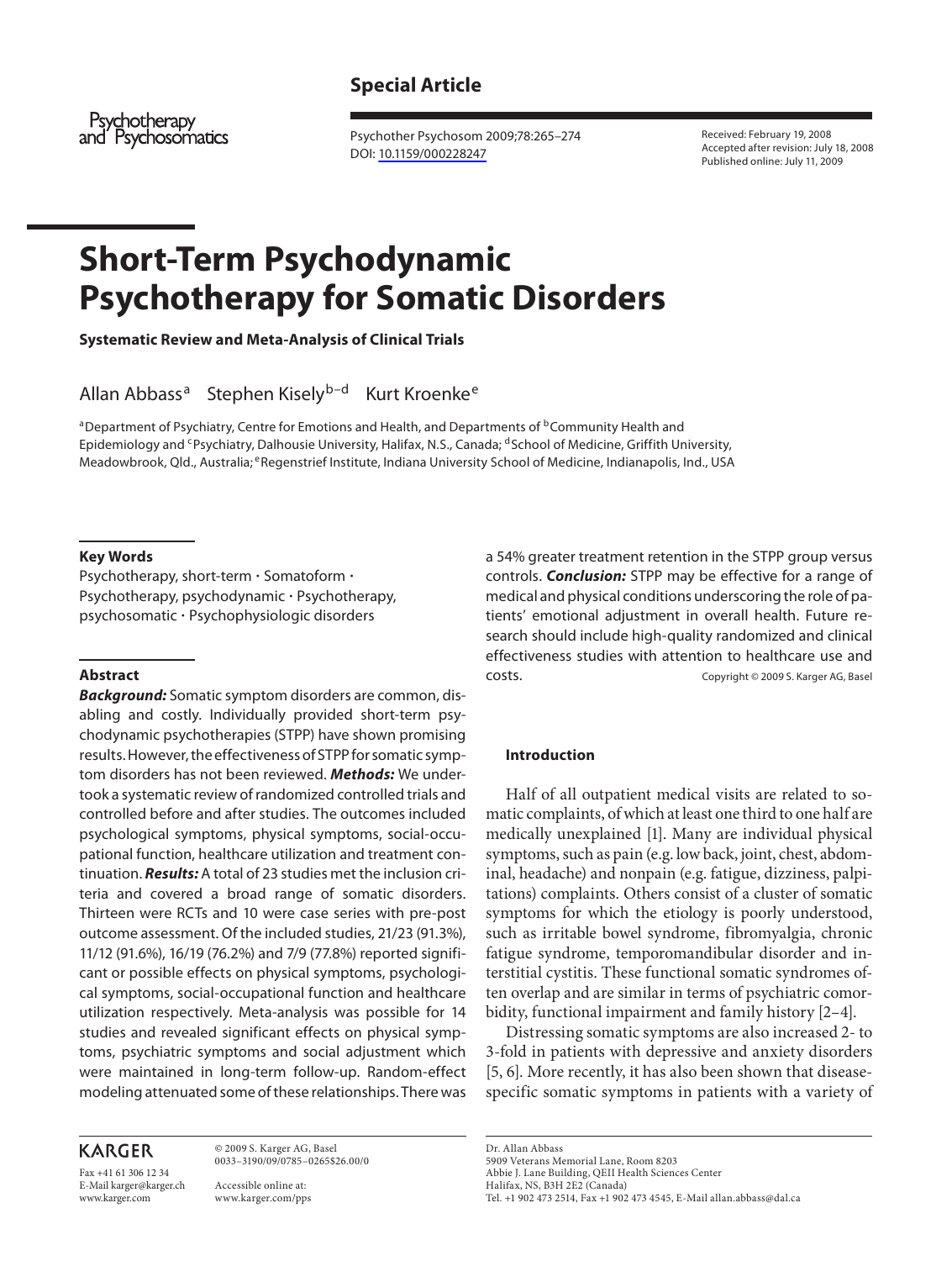medical disorders are influenced as much by psychological factors as by the severity of the underlying medical disorder [7, 8]. While some patients with medically unexplained symptoms meet criteria for somatoform disorders, the boundaries are not always clear-cut between somatoform symptoms and the distressing and persistent somatic symptoms experienced by patients with functional somatic disorders, depression, anxiety and even some medical conditions [8].

 The treatment of somatoform disorders and related conditions manifested by poorly explained somatic symptoms has been covered in several recent comprehensive reviews [9–15] . Cumulatively, these reviews confirm that 2 of the most evidence-based treatments are cognitivebehavioral therapy (CBT) and antidepressants. Too few studies of other treatments were then found to lend themselves to a meta-analysis.

 Unresolved unconscious emotional issues have long been considered an important causal factor in a range of physical illnesses and somatic symptom disorders [16] . In clinical practice, psychodynamic psychotherapies focus on this unconscious process by which emotions translate into somatic symptoms, somatic focus and, indeed, objectively measurable physical sequelae.

 Short-term psychodynamic psychotherapies (STPP) are a group of brief therapy methods developed over the past 50 years by proponents including Mann, Sifneos, Malan and Davanloo [17]. Some STPP methods aim for insight into various unconscious phenomena, while others seek to address alexithymia, or difficulty identifying and experiencing emotions. With these different goals, technical differences have developed over time, with some methods being more versus less focused on emotional experiencing. They share the common goals of making unconscious phenomena conscious and working through underlying conflicts.

 The efficacy of STPP across a range of common mental disorders was reviewed in 2 recent meta-analyses [18, 19]. There are limitations to the generalizability of these findings to the treatment of somatic disorders. One review only included a single study with somatoform disorders [18], and the other excluded studies with formal psychotherapy treatment controls. Both reviews were restricted to RCTs of individual STPP methods. Thus, the great majority of all STPP studies for somatic symptom disorders have never been reviewed. The purpose of this paper was to critically review and meta-analyze, where appropriate, data from studies using both RCT and non-RCT designs in order to examine the effectiveness of STPP in patients with somatic symptom disorders.

# **Methods**

#### *Selection of Studies*

 We included studies of STPP therapies in somatic symptom disorders covering both medically explained and unexplained symptoms without regard to the presence of a formal psychiatric disorder to better reflect the case mix seen in general medical settings. We included both RCTs as well as before and after studies such as mirror designs of the same subjects. Studies of STPP delivered in either individual or group format were included.

#### *Search Strategy*

 We searched PsycInfo from 1967 to the present, Medline from 1966 to the present and the Cochrane Library from 2005 to the present up to July 2007. Many papers had been found in a previous broad search conducted for a Cochrane review of STPP therapies for mental disorders [19]. Our strategy included broad searches with the following terms: psychotherapy, psychodynamic, dynamic or short-term therapy and clinical trial, naturalistic study, or randomized trial and 37 specific terms, such as chest pain, abdominal pain and headache. We searched for further trials by scrutinizing the reference lists of initial studies identified and other relevant review papers. We also contacted selected authors and experts. Two reviewers (A.A. and S.K.) independently extracted data. Two reviewers collated and independently assessed abstracts.

#### *Study Description*

 The studies were reviewed for treatment characteristics, study methodology, sample characteristics, outcome measures, and reported results on primary indices under the categories psychological symptoms, somatic symptoms, social-occupational functioning and healthcare utilization. We specifically noted which studies were manualized, which had adherence ratings and which had blinded ratings of outcome. For RCTs, we used the Cochrane Collaboration Depression Anxiety and Neurosis (CCDAN) quality rating scale to numerically rate the study quality. This 23-item scale includes a broad range of indicators such as allocation concealment and sample size and has a maximum value of 46.

#### *Meta-Analysis*

 Where appropriate, we combined the results of the studies using meta-analysis. We used Review Manager version 4.1, a statistical software package for managing and analyzing a Cochrane Collaboration systematic review, for our analysis. We divided the outcomes into short-term (up to 3 months), medium-term (3–9 months) and long-term  $(>9$  months), and measured effect size (ES) using standardized mean differences (SMD). We defined ES as small (ES =  $0.20 - 0.49$ ), medium (ES =  $0.5 - 0.79$ ) and large (ES  $\geq$  0.8) [20]. We assessed significance using 95% confidence intervals (CI) and heterogeneity with the Q and  $I^2$  statistic. A value  $>50\%$  for the I<sup>2</sup> statistic indicates heterogeneity. We evaluated publication bias using the fail-safe N statistic. This is the number of nonsignificant studies that would be necessary to reduce the ES to a negligible value of 0.10. This was calculated applying the Win-Pepi statistical package [21].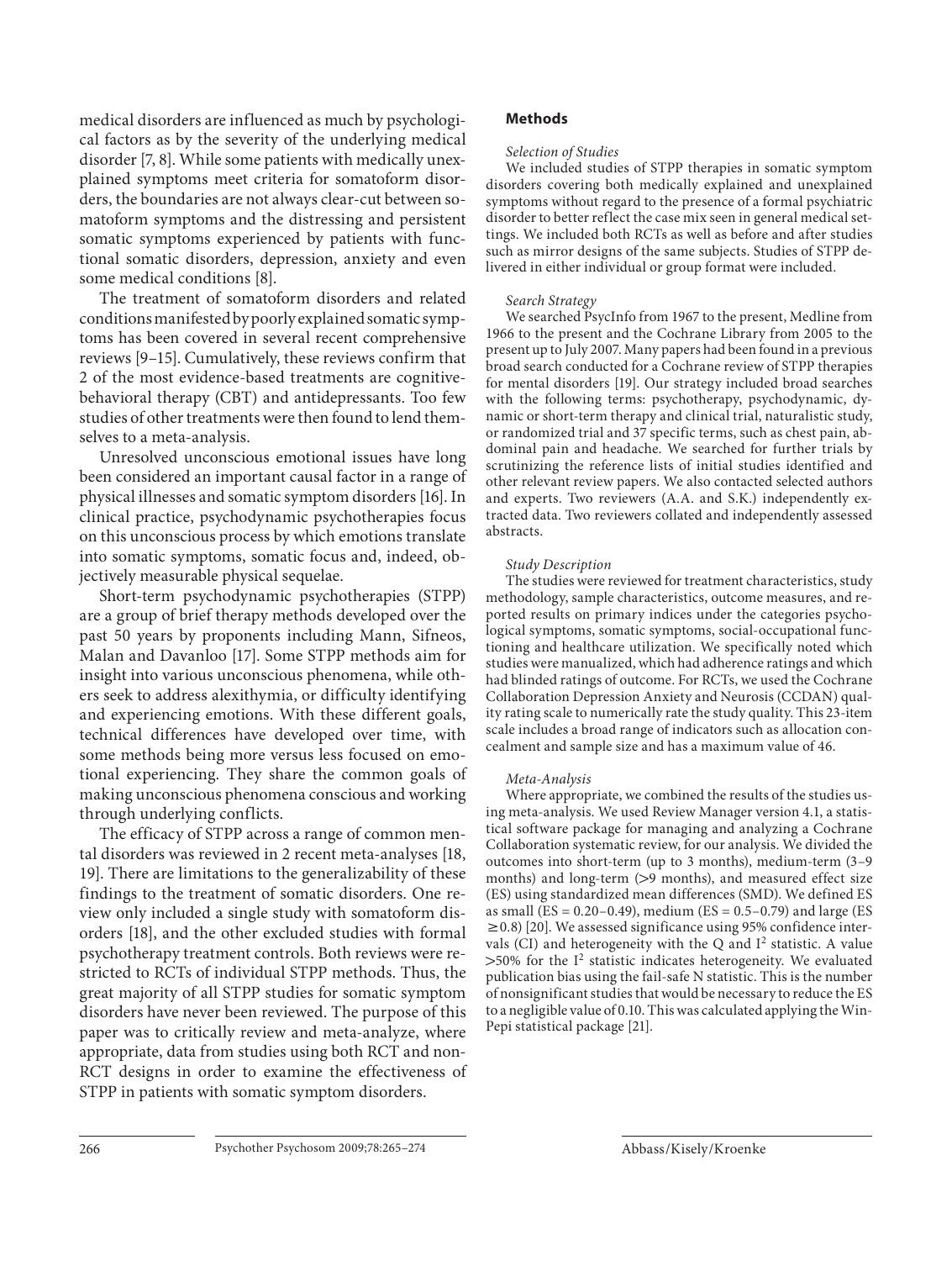

**Fig. 1.** Number of papers yielded by search strategy in systematic review.

#### **Results**

#### *Study Inclusion Criteria and Characteristics*

We found  $>$ 100 citations of interest in the initial electronic searches, of which 33 papers were potentially relevant and subjected to strict eligibility assessment. Of these, we excluded 8 which did not meet our inclusion criteria and 2 which were duplicate publications (fig. 1). The 23 eligible studies included 13 RCTs and 10 pre-post studies. Eighteen focused on specific symptoms or symptom clusters, while 5 studied general somatic symptoms or clusters of disorders. Although 15 studies cited specific STPP models, only 6 described manualized treatments and 6 noted adherence verification. Nine had blinded ratings of outcome. The CCDAN quality ratings averaged 26.5 ( $SD = 7.3$ , range 16–36), suggesting moderate study quality. These studies were performed in 10 different countries over the past 25 years.

## *Patients*

There were a total of 1,870 subjects (study range  $= 10-$ 342), of which 873 (range = 10–87) received STPP and 535 (range = 22–257) served as controls. The investigations included a mean of  $77$  (SD = 63) patients. The patients averaged 41.3 years of age (SD = 10), and 57.8% (SD = 26) were female.

#### *Conditions*

 The sample was comprised of 13 different medical conditions affecting various major systems including dermatological, neurological, cardiovascular, respiratory, gastrointestinal, musculoskeletal, genitourinary and immunological systems. Six studies involved patients with chronic pain. Some included somatic disorders, such as irritable bowel syndrome and chronic pain, which are known to have moderately strong associations with psychological factors. Others considered medical conditions which, though manifested by somatic symptoms,

 Short-Term Psychodynamic Psychotherapy for Somatic Disorders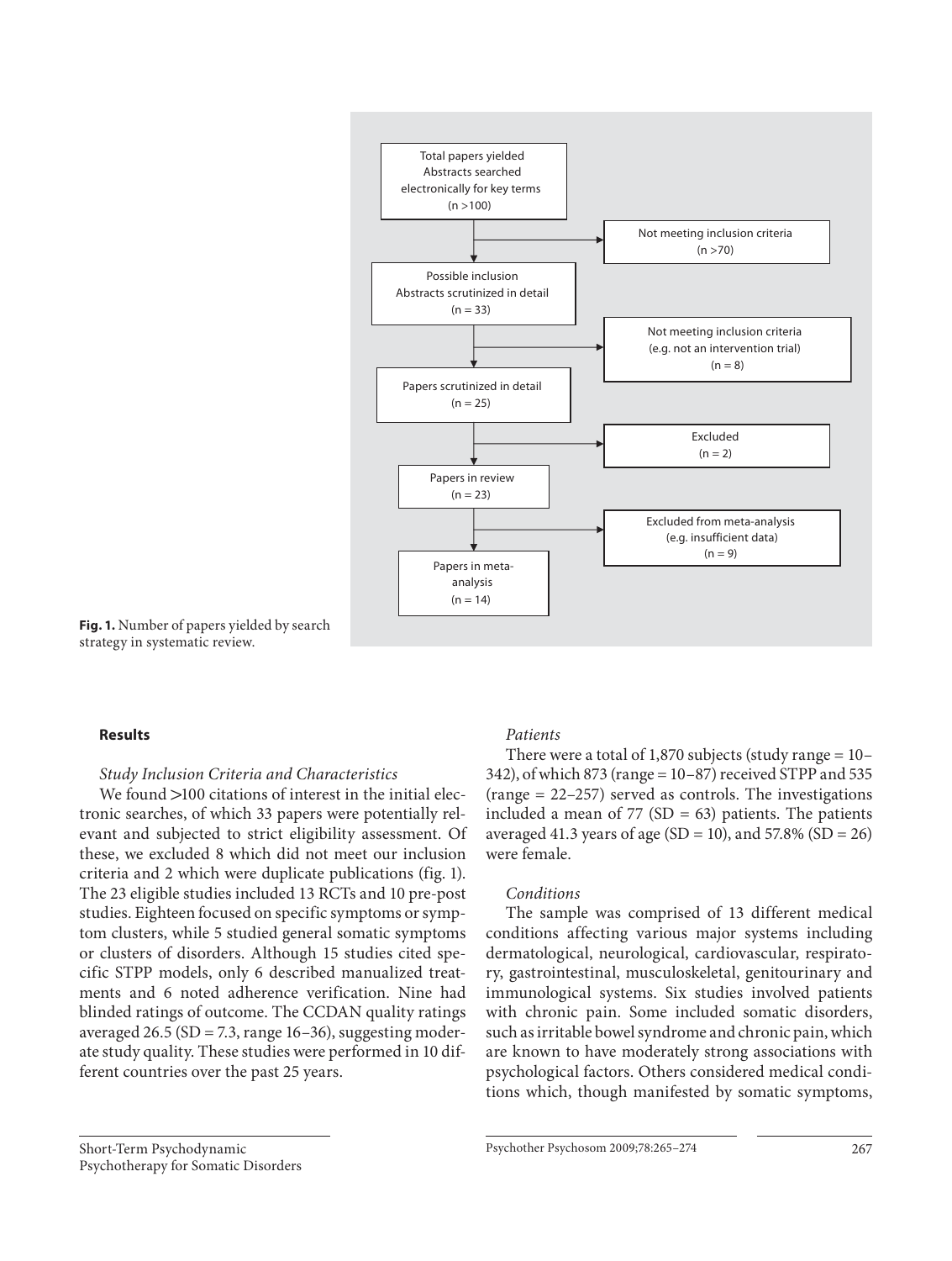are less clearly linked to emotional dysregulation, such as Crohn's disease, coronary artery disease, emphysema, bronchitis and Sjögren's syndrome.

# *Outcomes*

 The majority of all measured outcomes showed benefits in either RCTs or pre-post studies. Twenty-one (91.3%) reported significant ( $n = 17$ ) or possible ( $n = 4$ ) symptom benefits related to the main physical condition. Eleven of 12 (91.6%) observed significant ( $n = 9$ ) or possible ( $n = 2$ ) social-occupational function improvements. Sixteen of 21 (76.2%) found significant ( $n = 13$ ) or possible ( $n = 3$ ) psychological symptom benefits. Finally, 7 of 9 (77.8%) reported significant ( $n = 6$ ) or possible ( $n = 1$ ) reductions in healthcare utilization. An outcome possibly worse than the control was reported in only the bronchitis/emphysema study [22] on some of the symptom measures. In this study, more STPP patients had stopped smoking, perhaps leading to withdrawal, anxiety or depressive symptoms.

 Long-term follow-up in this set of studies was the norm. Nineteen (82.6%) had follow-up of the treated cases. The average duration of follow-up was 19.6 months  $(SD = 16)$  with a range of 1.5 to 60 months.

# *Meta-Analyses*

 Fourteen studies provided usable data for meta-analyses. We did not include data from a 15th study [23] as this was a report on peptic ulcer from 1983, i.e. before the introduction of triple therapy for the eradication of *Helicobacter pylori* . The remainder either did not have outcomes fitting our categories or did not present data in a useable format. The numbers for individual studies vary according to the outcome (e.g. depression, anxiety, somatic and general psychiatric symptoms) and length of follow-up (e.g. short-, medium- and long-term).

With respect to short-term outcome (0–3 months), the fixed-effect model showed moderate improvements  $(ES = 0.58 - 0.78)$  relative to controls for general psychiatric symptoms, depression, anxiety and somatic symptoms (fig. 2). All these results were significant. The random-effect model yielded similar results except for somatic symptoms, where the difference marginally failed to reach significance (SMD =  $-0.79$ , 95% CI =  $-1.69$  to  $+0.18; Z = 1.94, p = 0.051$ .

 There were significant differences of at least moderate magnitude in the medium-term outcome for general psychiatric symptoms (SMD =  $-0.56$ , 95% CI =  $-0.81$  to  $-0.31$ ; Z = 4.35, p < 0.0001), depression (SMD =  $-0.84$ , 95% CI =  $-1.34$  to  $-0.35$ ; Z = 3.31, p < 0.001), anxiety  $(SMD = -1.00, 95\% CI = -1.51$  to  $-0.50; Z = 3.89, p =$  0.0001) and somatic symptoms (SMD =  $-0.87$ , 95% CI = –1.37 to –0.38; Z = 3.45,  $p < 0.001$ ) using the fixed-effect model. The random-effect model produced similar results for all outcomes.

 The difference between intervention and control groups was maintained in the long-term follow-up  $(>9)$ months) for the fixed-effect model (fig. 3). There were also significant differences using the random-effect model for general psychiatric symptoms (SMD =  $-1.45$ , 95% CI =  $-2.87$  to  $-0.03$ ;  $Z = 2.00$ ,  $p = 0.05$ ). However, there were no significant differences after 9 months between intervention and control groups using the random-effect model for depression (SMD =  $-1.48$ , 95% CI =  $-3.57$  to 0.61; Z = 1.32,  $p = 0.19$ ), anxiety (SMD = -1.53, 95% CI = -3.42 to 0.37;  $Z = 1.47$ ,  $p = 0.14$ ) or somatic symptoms (SMD =  $-2.21$ , 95% CI =  $-5.49$  to 1.07; Z = 1.32, p = 0.19).

 Only 3 studies considered social adjustment or disability and the fixed-effect model showed modest, significant improvements relative to controls in the shortterm (SMD =  $-0.65$ , 95% CI =  $-0.91$  to  $-0.40$ ; Z = 3.96,  $p < 0.001$ ) and long-term outcomes (SMD = -0.69, 95% CI =  $-0.96$  to  $-0.43$ ; Z = 3.60, p < 0.001). The randomeffect model produced identical results.

 Ten studies provided data for dropout from STPP treatment versus control conditions. The rates of dropout were significantly higher in the control groups ( $OR =$ 1.54, 95% CI = 1.06-2.25; Z = 2.25, p = 0.02), suggesting STPP patients were 54% more likely to stay in treatment.

# *Heterogeneity*

 Although the number of studies that reported any given outcome was small, we calculated formal tests of heterogeneity. These were significant in the majority of all our meta-analyses. They were only nonsignificant for medium-term outcomes and social adjustment. Similarly, the  $I^2$  statistic was consistently  $>50\%$  for both shortand long-term outcomes, although less so for mediumterm ones. The results of our meta-analyses should therefore be interpreted with caution.

# *Sensitivity Analyses*

 We conducted sensitivity analyses of the effect of only including RCTs [24–26, 29, 32–35, 37] . The fixed-effect model results remained significant for all outcomes. Using the random-effect model, the medium-term outcomes were unaltered, but the results were no longer significant for any of the short- or long-term outcomes.

 Restricting the analyses to studies with high CCDAN scores, defined as a value greater than the midpoint of the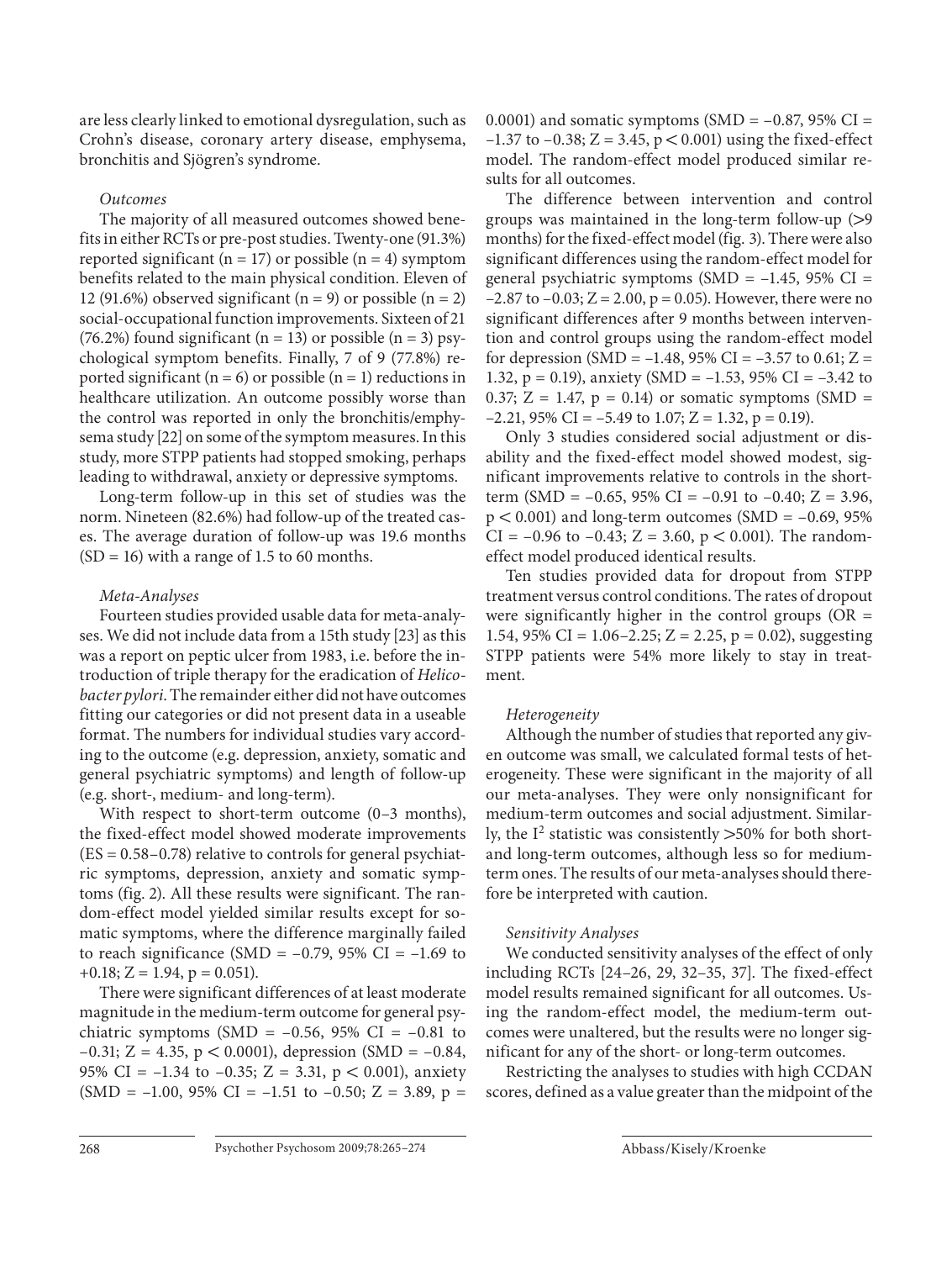| Study<br>or subcategory                                                                                                               | n   | <b>Mean STPP</b> | $\mathsf{n}$   | Mean<br>control | SMD (fixed)<br>95% CI       | Weight<br>$\%$ | SMD (fixed)                   |  |  |  |
|---------------------------------------------------------------------------------------------------------------------------------------|-----|------------------|----------------|-----------------|-----------------------------|----------------|-------------------------------|--|--|--|
| General psychiatric symptom measures: short-term                                                                                      |     |                  |                |                 |                             |                |                               |  |  |  |
| Svedlund et al. [24], 1983                                                                                                            | 50  | 7.96(0.62)       | 50             | 11.34 (0.99)    |                             | 1.99           | $-4.06$ [ $-4.76$ , $-3.37$ ] |  |  |  |
| Hamilton et al. [25], 2000                                                                                                            | 37  | 0.67(0.48)       | 31             | 0.67(0.52)      |                             | 4.23           | $0.00$ [-0.48, 0.48]          |  |  |  |
| Monsen and Monsen [26], 2000                                                                                                          | 20  | 0.40(0.26)       | 20             | 0.66(0.44)      |                             | 2.35           | $-0.71$ [ $-1.35$ , $-0.06$ ] |  |  |  |
| Junkert-Tress et al. [27], 2001                                                                                                       | 60  | 0.62(0.52)       | 63             | 1.01(0.59)      |                             | 7.26           | $-0.70$ [ $-1.06$ , $-0.33$ ] |  |  |  |
| Abbass [28], 2002                                                                                                                     | 23  | 30.65 (24.40)    | 23             | 73.52 (36.68)   |                             | 2.31           | $-1.35$ [ $-2.00$ , $-0.71$ ] |  |  |  |
| Creed et al. [29], 2003                                                                                                               | 65  | 0.77(0.48)       | 70             | 0.85(0.50)      |                             | 8.43           | $-0.16$ [ $-0.50$ , 0.18]     |  |  |  |
| Hinson et al. [30], 2006                                                                                                              | 9   | 30.60 (9.20)     | 9              | 37.70 (6.10)    |                             | 1.01           | $-0.87[-1.84, 0.11]$          |  |  |  |
| Tschuschke et al. [31], 2007                                                                                                          | 50  | 0.71(0.44)       | 49             | 0.93(0.44)      |                             | 6.02           | $-0.50$ [ $-0.90$ , $-0.10$ ] |  |  |  |
| Subtotal                                                                                                                              | 314 |                  | 315            |                 |                             | 33.60          | $-0.69$ [ $-0.86$ , $-0.52$ ] |  |  |  |
| Test for heterogeneity: $\chi^2$ = 112.75, d.f. = 7 (p = 0.00001), $I^2$ = 93.8%<br>Test for overall effect: $Z = 7.97$ (p < 0.00001) |     |                  |                |                 |                             |                |                               |  |  |  |
|                                                                                                                                       |     |                  |                |                 |                             |                |                               |  |  |  |
| Depression: short-term                                                                                                                |     |                  |                |                 |                             |                |                               |  |  |  |
| Svedlund et al. [24], 1983                                                                                                            | 50  | 2.40(0.32)       | 50             | 3.55(0.48)      |                             | 3.11           | $-2.80$ [ $-3.35$ , $-2.24$ ] |  |  |  |
| Guthrie et al. [32], 1993                                                                                                             | 50  | 8.18 (8.08)      | 47             | 13.60 (10.14)   |                             | 5.82           | $-0.59$ [ $-1.00$ , $-0.18$ ] |  |  |  |
| Jantschek et al. [33], 1998                                                                                                           | 52  | 7.80(8.10)       | 27             | 7.80 (7.20)     |                             | 4.46           | $0.00$ [-0.46, 0.46]          |  |  |  |
| Monsen and Monsen [26], 2000                                                                                                          | 20  | 0.49(0.45)       | 20             | 0.83(0.53)      |                             | 2.36           | $-0.68$ [ $-1.32$ , $-0.04$ ] |  |  |  |
| Abbass [28], 2002                                                                                                                     | 28  | 7.11(8.16)       | 29             | 17.45 (8.41)    |                             | 2.97           | $-1.23$ [ $-1.80$ , $-0.66$ ] |  |  |  |
| Hinson et al. [30], 2006                                                                                                              | 9   | 3.90(2.10)       | 9              | 14.80 (7.10)    |                             | 0.69           | $-1.98$ [ $-3.16$ , $-0.80$ ] |  |  |  |
| Subtotal                                                                                                                              | 209 |                  | 182            |                 |                             | 19.41          | $-0.97$ [ $-1.19$ , $-0.74$ ] |  |  |  |
| Test for heterogeneity: $\chi^2$ = 65.90, d.f. = 5 (p = 0.00001), $I^2$ = 92.4%                                                       |     |                  |                |                 |                             |                |                               |  |  |  |
| Test for overall effect: $Z = 8.50$ ( $p < 0.00001$ )                                                                                 |     |                  |                |                 |                             |                |                               |  |  |  |
| Anxiety: short-term                                                                                                                   |     |                  |                |                 |                             |                |                               |  |  |  |
| Svedlund et al. [24], 1983                                                                                                            | 50  | 4.03(0.33)       | 50             | 5.54(0.39)      |                             | 1.94           | $-4.15$ [ $-4.85$ , $-3.44$ ] |  |  |  |
| Bassett and Pilowsky [34], 1995                                                                                                       | 5   | 8.00(2.70)       | $\overline{3}$ | 9.30(0.60)      |                             | 0.44           | $-0.51$ [ $-1.98$ , 0.97]     |  |  |  |
| Jantschek et al. [33], 1998                                                                                                           | 50  | 39.00 (11.81)    | 27             | 39.60 (10.70)   |                             | 4.40           | $-0.05$ [ $-0.52$ , 0.42]     |  |  |  |
| Monsen and Monsen [26], 2000                                                                                                          | 20  | 0.31(0.31)       | 20             | 0.60(0.64)      |                             | 2.40           | $-0.57$ [ $-1.20$ , 0.07]     |  |  |  |
| Linnet and Jemec [35], 2001                                                                                                           | 15  | 39.94 (8.29)     | 13             | 37.08 (9.10)    |                             | 1.72           | $0.32$ [-0.43, 1.07]          |  |  |  |
| Abbass [28], 2002                                                                                                                     | 25  | 7.56(7.52)       | 26             | 20.35 (9.41)    |                             | 2.47           | $-1.48$ [ $-2.10$ , $-0.85$ ] |  |  |  |
| Hawkins [36], 2003                                                                                                                    | 47  | 10.91 (3.89)     | 47             | 11.34(4.77)     |                             | 5.89           | $-0.10$ [ $-0.50$ , 0.31]     |  |  |  |
| Hinson et al. [30], 2006                                                                                                              | 9   | 4.90(2.40)       | 9              | 19.70 (10.20)   |                             | 0.72           | $-1.90$ [ $-3.06$ , $-0.74$ ] |  |  |  |
| Subtotal                                                                                                                              | 221 |                  | 195            |                 |                             | 19.98          | $-0.74$ [ $-0.96$ , $-0.52$ ] |  |  |  |
| Test for heterogeneity: $\chi^2$ = 124.89, d.f. = 7 (p = 0.00001), $I^2$ = 94.4%                                                      |     |                  |                |                 |                             |                |                               |  |  |  |
| Test for overall effect: $Z = 6.64$ ( $p < 0.00001$ )                                                                                 |     |                  |                |                 |                             |                |                               |  |  |  |
| Somatic symptoms: short-term                                                                                                          |     |                  |                |                 |                             |                |                               |  |  |  |
| Svedlund et al. [24], 1983                                                                                                            | 50  | 9.72(0.74)       | 50             | 12.68 (0.82)    |                             | 2.21           | $-3.76$ [ $-4.42$ , $-3.10$ ] |  |  |  |
| Bassett and Pilowsky [34], 1995                                                                                                       | 5   | 7.20(1.30)       | 3              | 7.00(1.00)      |                             | 0.47           | $0.14$ [-1.29, 1.58]          |  |  |  |
| Hamilton et al. [25], 2000                                                                                                            | 37  | 10.90 (6.40)     | 31             | 12.40 (5.50)    |                             | 4.20           | $-0.25$ [ $-0.73$ , 0.23]     |  |  |  |
| Monsen and Monsen [26], 2000                                                                                                          | 20  | 1.95(1.50)       | 20             | 3.50(2.19)      |                             | 2.30           | $-0.81$ [ $-1.46$ , $-0.16$ ] |  |  |  |
| Linnet and Jemec [35], 2001                                                                                                           | 14  | 28.59 (23.18)    | 13             | 21.44 (16.84)   |                             | 1.66           | $0.34$ [-0.42, 1.10]          |  |  |  |
| Creed et al. [29], 2003                                                                                                               | 74  | 51.70 (28.38)    | 79             | 55.30 (27.38)   |                             | 9.57           | $-0.13$ [ $-0.45$ , 0.19]     |  |  |  |
| Hawkins [36], 2003                                                                                                                    | 47  | 35.98 (22.51)    | 47             | 48.60 (23.10)   |                             | 5.68           | $-0.55$ [ $-0.96$ , $-0.14$ ] |  |  |  |
| Hinson et al. [30], 2006                                                                                                              | 9   | 29.00 (20.60)    | 9              | 71.21 (42.50)   |                             | 0.92           | $-1.20$ [ $-2.23$ , $-0.18$ ] |  |  |  |
| Subtotal (95% CI)                                                                                                                     | 256 |                  | 252            |                 |                             | 27.00          | $-0.59$ [ $-0.78$ , $-0.40$ ] |  |  |  |
| Test for heterogeneity: $\chi^2$ = 107.17, d.f. = 7 (p = 0.00001), $I^2$ = 93.5%                                                      |     |                  |                |                 |                             |                |                               |  |  |  |
| Test for overall effect: $Z = 6.15$ ( $p < 0.00001$ )                                                                                 |     |                  |                | $-10$           | 5<br>$-5$<br>$\overline{0}$ | 10             |                               |  |  |  |
|                                                                                                                                       |     |                  |                |                 |                             |                |                               |  |  |  |

Fig. 2. Meta-analysis of short-term outcomes. Figures in parentheses are SD and values in square brackets represent 95% confidence limits.

scale  $(>18)$ , gave identical results to considering only RCTs.

 We also conducted a sensitivity analysis to examine the effects of emotion-focused versus insight-based, or interpersonally focused, approaches, by meta-analyzing studies that emphasized emotional experiencing in their technical description [26, 28, 30, 36, 37] . The effects using both the fixed- and random-effect models were significant with medium to large ES on all measures in the short-term (fixed-effect sizes  $= 0.60 - 1.10$ ) and medium-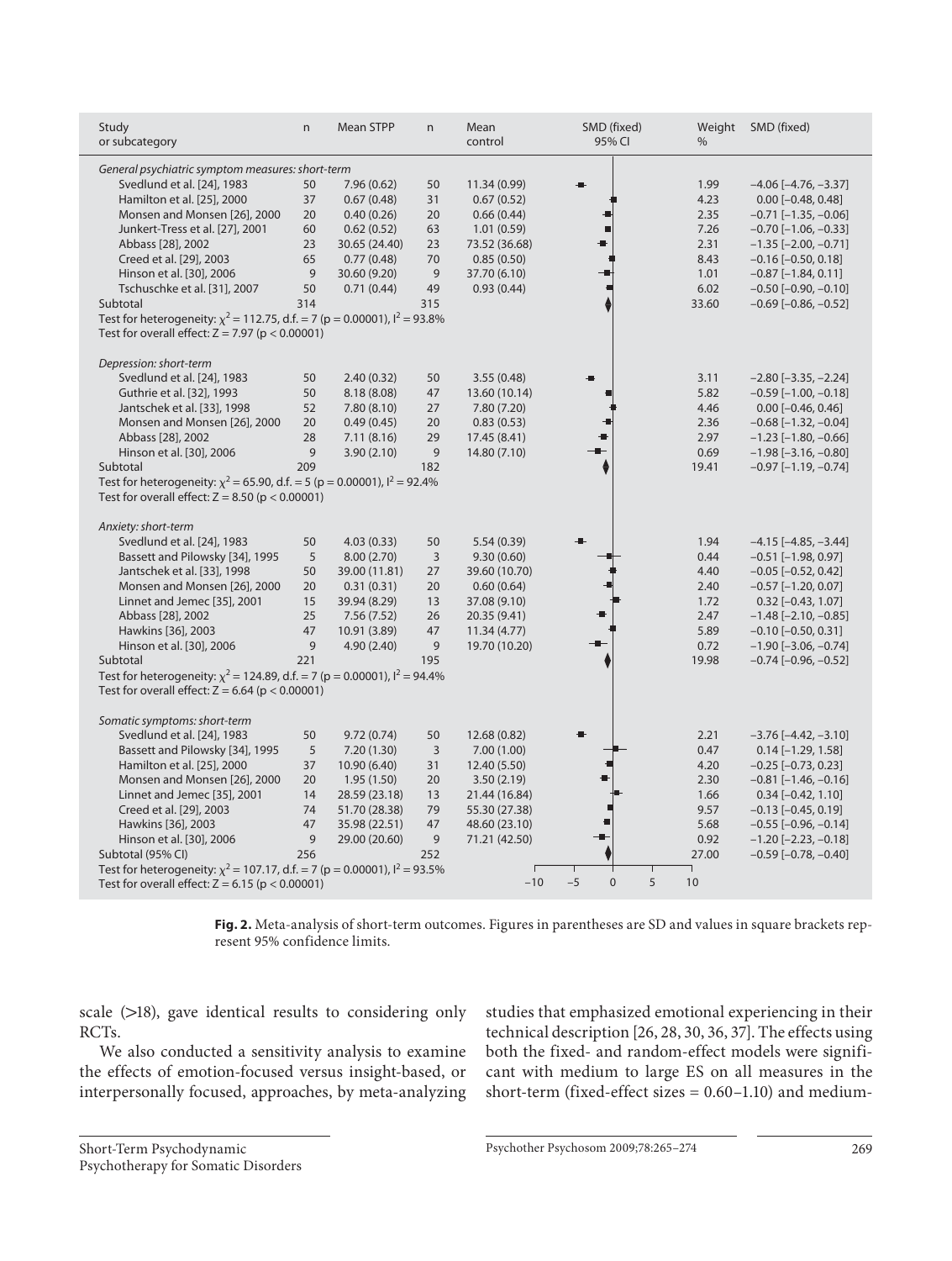| Study<br>or subcategory                                                          | n.  | <b>Mean STPP</b> | n   | Mean control                    | SMD (fixed)<br>95% CI       | Weight<br>$\%$ | SMD (fixed)                   |  |  |  |
|----------------------------------------------------------------------------------|-----|------------------|-----|---------------------------------|-----------------------------|----------------|-------------------------------|--|--|--|
| General psychiatric symptom measures: long-term                                  |     |                  |     |                                 |                             |                |                               |  |  |  |
| Svedlund et al. [34], 1983                                                       | 49  | 7.90(0.73)       | 50  | 11.74(0.93)                     |                             | 4.03           | $-4.55$ [ $-5.31, -3.79$ ]    |  |  |  |
| Junkert-Tress et al. [27], 2001                                                  | 46  | 0.64(0.47)       | 63  | 1.01(0.59)                      |                             | 15.13          | $-0.68$ [ $-1.07$ , $-0.29$ ] |  |  |  |
| Creed et al. [29], 2003                                                          | 68  | 0.78(0.49)       | 71  | 0.72(0.51)                      |                             | 20.88          | $0.12$ [-0.21, 0.45]          |  |  |  |
| Tschuschke et al. [31], 2007                                                     | 35  | 0.56(0.41)       | 49  | 0.93(0.44)                      |                             | 11.24          | $-0.86$ [ $-1.31$ , $-0.40$ ] |  |  |  |
| Subtotal                                                                         | 198 |                  | 233 |                                 |                             | 51.28          | $-0.70$ [ $-0.91$ , $-0.48$ ] |  |  |  |
| Test for heterogeneity: $\chi^2$ = 123.06, d.f. = 3 (p = 0.00001), $l^2$ = 97.6% |     |                  |     |                                 |                             |                |                               |  |  |  |
| Test for overall effect: $Z = 6.43$ ( $p < 0.00001$ )                            |     |                  |     |                                 |                             |                |                               |  |  |  |
|                                                                                  |     |                  |     |                                 |                             |                |                               |  |  |  |
| Depression: long-term                                                            |     |                  |     |                                 |                             |                |                               |  |  |  |
| Svedlund et al. [23], 1983                                                       | 49  | 2.12(0.35)       | 50  | 3.47(0.39)                      |                             | 5.52           | $-3.61$ [ $-4.26$ , $-2.97$ ] |  |  |  |
| Baldoni et al. [37], 1995                                                        | 11  | 7.12(4.12)       | 21  | 9.85(6.01)                      |                             | 4.22           | $-0.49$ [ $-1.23$ , 0.25]     |  |  |  |
| Subtotal                                                                         | 60  |                  | 71  |                                 |                             | 9.74           | $-2.26$ [ $-2.75$ , $-1.77$ ] |  |  |  |
| Test for heterogeneity: $\chi^2$ = 38.78, d.f. = 1 (p = 0.00001), $I^2$ = 97.4%  |     |                  |     |                                 |                             |                |                               |  |  |  |
| Test for overall effect: $Z = 9.09$ ( $p < 0.00001$ )                            |     |                  |     |                                 |                             |                |                               |  |  |  |
| Anxiety: short-term                                                              |     |                  |     |                                 |                             |                |                               |  |  |  |
| Svedlund et al. [24], 1983                                                       | 49  | 4.11(0.38)       | 50  | 5.53(0.44)                      |                             | 5.90           | $-3.42$ [ $-4.05$ , $-2.80$ ] |  |  |  |
| Baldoni et al. [37], 1995                                                        | 11  | 6.62(5.26)       | 21  | 10.09 (5.30)                    |                             | 4.13           | $-0.64$ [ $-1.39$ , 0.11]     |  |  |  |
| Subtotal                                                                         | 60  |                  | 71  |                                 |                             | 10.03          | $-2.28$ [ $-2.76$ , $-1.80$ ] |  |  |  |
| Test for heterogeneity: $\chi^2$ = 31.28, d.f. = 1 (p = 0.00001), $I^2$ = 96.8%  |     |                  |     |                                 |                             |                |                               |  |  |  |
| Test for overall effect: $Z = 9.30$ (p < 0.00001)                                |     |                  |     |                                 |                             |                |                               |  |  |  |
|                                                                                  |     |                  |     |                                 |                             |                |                               |  |  |  |
| Somatic symptoms: long-term                                                      |     |                  |     |                                 |                             |                |                               |  |  |  |
| Svedlund et al. [24], 1983                                                       | 49  | 8.05(0.75)       | 50  | 13.57 (0.90)                    |                             | 2.23           | $-6.61$ [ $-7.62$ , $-5.59$ ] |  |  |  |
| Baldoni et al. [37], 1995                                                        | 11  | 9.75(3.13)       | 21  | 10.57 (4.97)                    |                             | 4.33           | $-0.18[-0.91, 0.55]$          |  |  |  |
| Creed et al. [29], 2003                                                          | 72  | 52.80 (30.12)    | 77  | 51.10 (27.99)                   |                             | 22.39          | $0.06$ [ $-0.26$ , 0.38]      |  |  |  |
| Subtotal                                                                         | 132 |                  | 148 |                                 |                             | 28.95          | $-0.49$ [ $-0.77, -0.21$ ]    |  |  |  |
| Test for heterogeneity: $\chi^2$ = 150.43, d.f. = 2 (p = 0.00001), $I^2$ = 98.7% |     |                  |     |                                 |                             |                |                               |  |  |  |
| Test for overall effect: $Z = 3.40$ ( $p < 0.0007$ )                             |     |                  |     | $-10$                           | $-5$<br>5<br>$\overline{0}$ | 10             |                               |  |  |  |
|                                                                                  |     |                  |     | Favors treatment Favors control |                             |                |                               |  |  |  |
|                                                                                  |     |                  |     |                                 |                             |                |                               |  |  |  |

Fig. 3. Meta-analysis of long-term outcomes. Figures in parentheses are SD and values in square brackets represent 95% confidence limits.

term results (fixed-effect sizes = 0.81–1.31). There were insufficient studies to undertake meta-analyses of the long-term outcomes.

 Finally, we conducted sensitivity analyses of the effect of only including studies with evaluation of therapy adherence [25-29, 33]. The fixed-effect model results remained significant for all outcomes. Using the randomeffect model, the results were significant for general psychiatric symptoms (SMD =  $-0.54$ , 95% CI =  $-0.96$  to  $-0.12$ ; Z = 2.53, p = 0.01) and depression (SMD =  $-0.60$ , 95% CI =  $-1.09$  to  $-0.11$ ; Z = 2.42, p = 0.02) but not anxiety or somatic symptoms in the short-term. There were insufficient studies to undertake meta-analyses of the medium- and long-term outcomes.

#### *Publication Bias*

 The fail-safe N for short-term effectiveness ranged between 41 and 56, depending on the outcome, suggesting that these findings were reasonably robust against publication bias. For medium-term outcomes, the fail-safe N was between 16 and 19, indicating that these results were more subject to publication bias. In the long-term followup, our findings for depression and anxiety (fail-safe Ns of 42 and 44, respectively) were more robust against publication bias than those for general psychiatric and somatic symptoms (fail-safe Ns of 14 and 12, respectively). When we calculated the fail-safe N for our sensitivity analyses, the numbers were reduced for the short-term outcomes, but there was little effect on the medium- to long-term outcomes where meta-analyses were possible. For instance, the fail-safe N for short-term effectiveness from RCTs ranged between 29 and 38.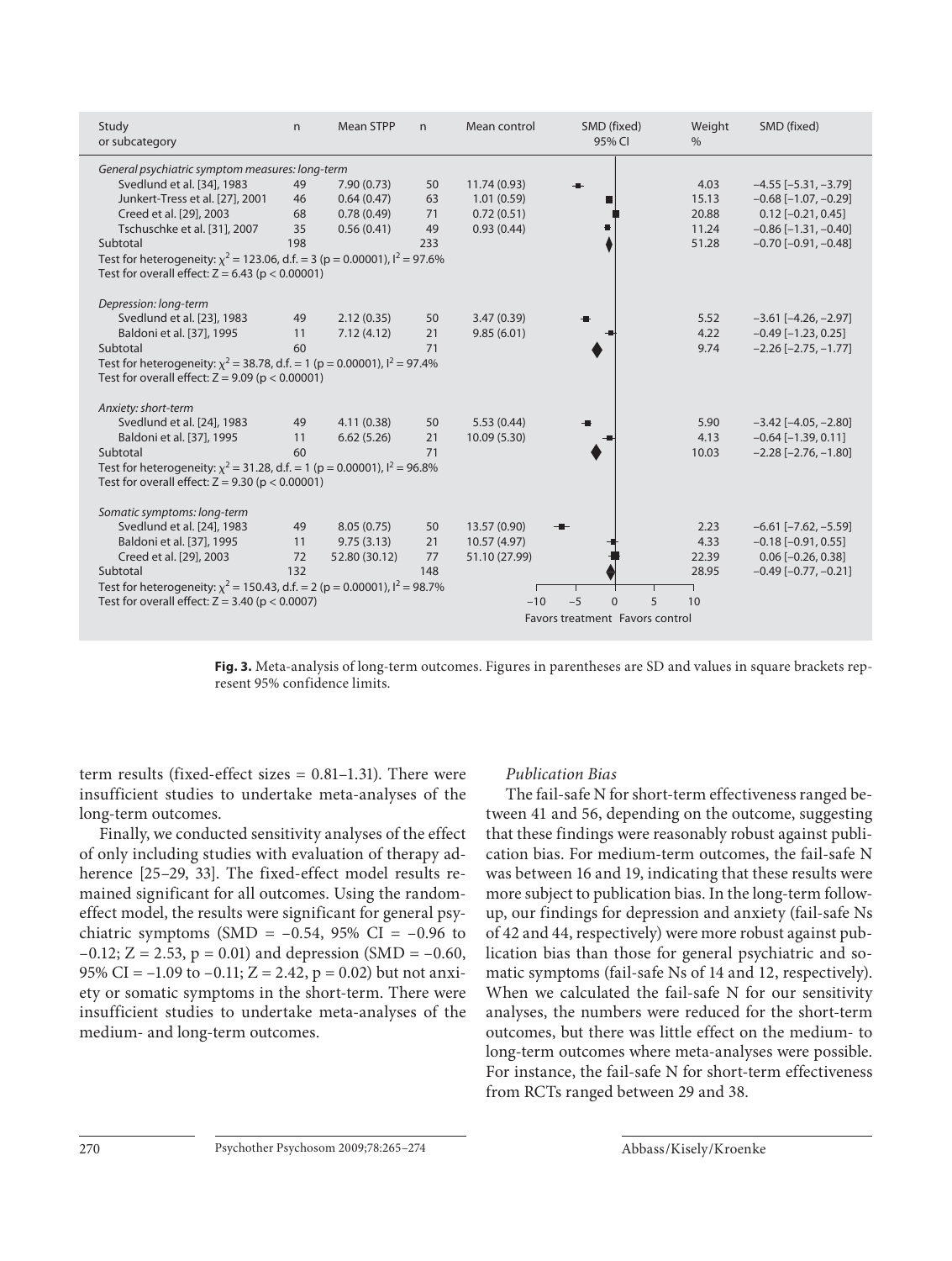#### *Other Studies and Findings*

 Nine studies did not meet criteria for inclusion in the meta-analysis, yet provided preliminary evidence supporting STPP for a range of conditions (table 1).

 Despite known bacteriological causes of ulcer, Sjodin [23] found that STPP brought sustained gains compared to medical treatment as usual in ulcer patients.

 Bassler et al. [45] studied a 12-week inpatient treatment program for chronic 'psychogenic' pain that included individual and group STPP. Sixty percent of the patients reported amelioration of pain symptoms. Those who intellectualized and rationalized more had less response to treatment, highlighting the purported role of emotional experiencing in bringing symptom amelioration.

 Case series for physical symptoms yielded improvement rates of 76–90% [42–44]. Ventegodt et al. [47], using a combination of STPP and 'body work', found significant symptom improvements in a mixed group of physically ill patients, although a large portion of the sample was lost to follow-up.

 Two studies [38, 41] examined the impact of STPP on alexithymia. Beresnevaite [41] found that reductions in alexithymia were associated with fewer cardiac events in 2-year follow-up of patients with coronary artery disease. While the treatment and control groups did not significantly differ in degree of alexithymia at posttreatment, the STPP group had no hospitalizations plus reduced reports of angina whereas the controls had 4 hospitalizations for angina. Poulsen [38] found that rheumatoid arthritis and Sjögrens' syndrome patients treated with group STPP had lower alexithymia ratings compared to controls at posttreatment, but they did not have pretreatment measurements.

 Reduced hospitalization rates compared to controls were reported in studies of STPP for coronary artery disease [41]  $(\chi^2, p < 0.01)$ , Crohn's disease [39] (p = 0.03) and chronic respiratory disease [22]  $(\chi^2, p < 0.001)$ . Two trials reported trends toward reduced surgical procedures in ulcer disease [23] ( $p = 0.07$ ) and in Crohn's disease [33], where 15% of the STPP patients vs. 26% of the controls required surgery ( $p = 0.27$ ).

## **Discussion**

 Within the limitations of study quality and the effects of heterogeneity on statistical interpretability, the evidence from this review suggests that STPP methods show promise as adjunctive or solo treatments for a range of somatic problems [48]. In addition to reducing physical and psychological symptoms, these brief treatments appeared to improve treatment compliance as well as socialoccupational function and reduce healthcare utilization. These improvements were noted in the majority of studies as measured by blinded clinicians, unblinded clinicians, and patient self-ratings.

 These results compare favorably to a similarly conducted review of CBT for somatic disorders [10]. This trial included 29 RCT and 2 non-RCT studies of diverse conditions with a variety of CBT methods and group and individual formats. In this review, only 9 stated they used manuals and 7 had adherence ratings. They found definite or possible symptom benefits in 82%, functional benefits in 73% and psychological benefits in 46% of the included studies.

 Likewise, 91.3% of the STPP studies showed at least some benefit (on  $\geq 1$  parameter) for these patient populations, compared to 69% of the antidepressant research in a systematic review of 94 randomized trials [9] . Moreover, the antidepressant studies were only short-term, with a median duration of 9 weeks, compared to the long-term follow-up in the majority of the STPP studies. Recent literature syntheses confirm that CBT and antidepressants are among the most evidence-based treatments for somatic symptom disorders [13, 14]. Our findings suggest STPP may be another valuable therapeutic option.

 Emotional factors, including reduced alexithymia, building awareness of unconscious processes and emotional experiencing are possible or probable treatment factors rendering these therapies effective. This notion is bolstered by our subanalysis showing strong effects when studying the more emotion-focused STPP models. This finding concurs with a recent meta-analysis of 10 STPP studies of diverse conditions according to which outcome correlated with emotional focus [49]. Comparative evaluations of the more emotion-focused versus insight-based models are warranted to test the hypothesis that emotional experiencing has a central healing effect in these somatic disorders, as this research suggests.

 The somewhat positive results of this review should be interpreted within the following limitations. First, the included studies were of variable methodological quality, conducted with a broad range of scientific rigor. Second, there is a high probability of selection bias in some of the studies, although in the 13 RCTs the use of randomization should have mitigated between-group differences as a confounder. Third, there is possible reporting bias, where striking positive (stopping smoking) or negative events (vagotomy surgery) would be more likely reported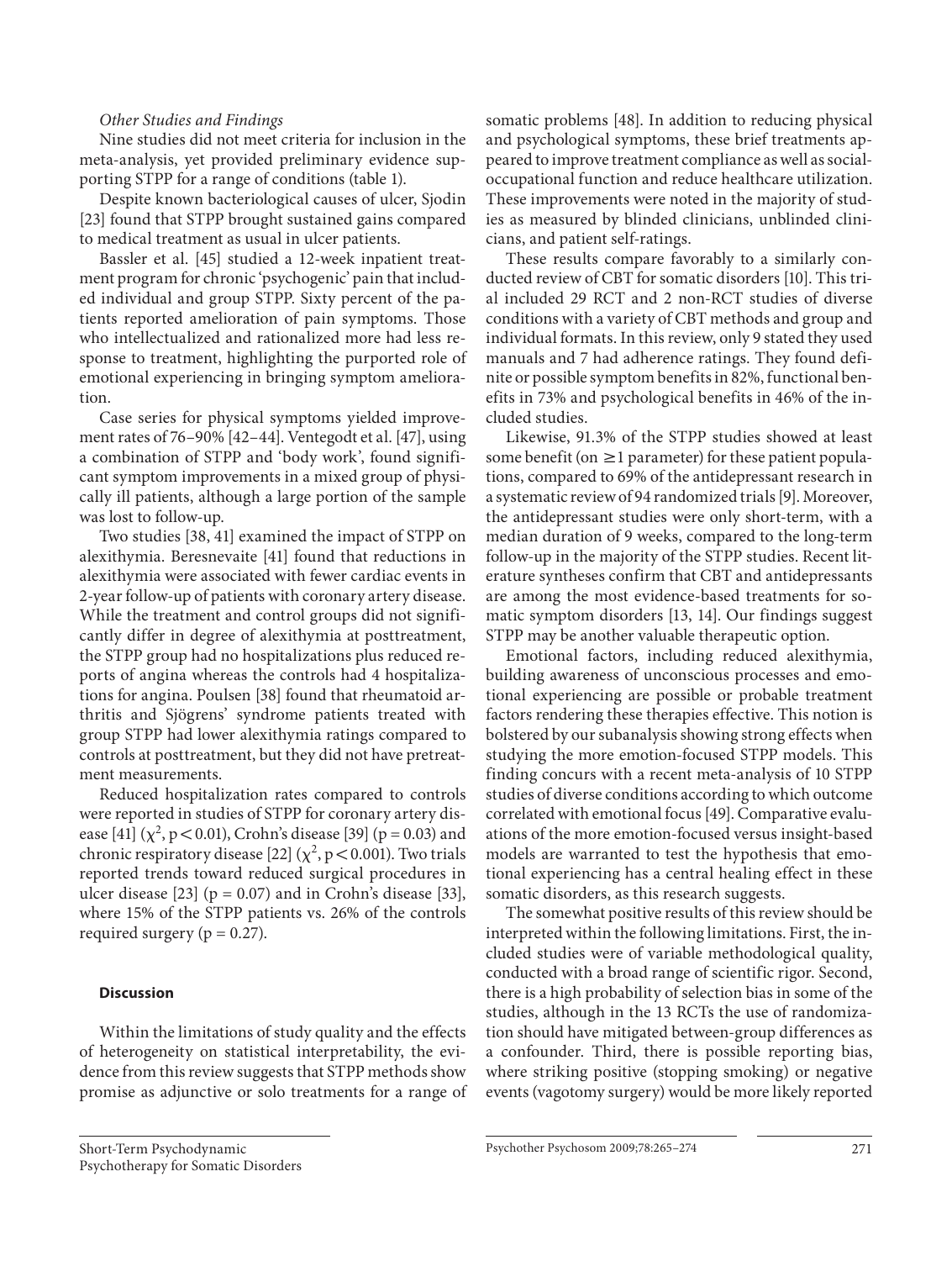# **Table 1.** STPP study designs and outcomes

| Authors                                                                                               | Subjects at<br>baseline |             | Age<br>years | Female STPP<br>% | model                     | of        | Number Follow-up Control<br>months |                                 | Outcomes (somatic/<br>S-O function/psychologi-<br>cal/healthcare utilization) |                |                  |                 |
|-------------------------------------------------------------------------------------------------------|-------------------------|-------------|--------------|------------------|---------------------------|-----------|------------------------------------|---------------------------------|-------------------------------------------------------------------------------|----------------|------------------|-----------------|
|                                                                                                       | total                   | <b>STPP</b> |              |                  |                           | sessions  |                                    |                                 |                                                                               |                |                  |                 |
| Randomized trials                                                                                     |                         |             |              |                  |                           |           |                                    |                                 |                                                                               |                |                  |                 |
| Rosser et al. [22], 1983<br>Chronic bronchitis and emphysema                                          | 33                      | 16          | 66           | 38               | Malan                     | 8         | 6                                  | medical treatment $+/0/-$       |                                                                               | $+/0$          | $0/-$            | $+$             |
| Svedlund et al. [24], 1983<br>Irritable bowel syndrome                                                | 101                     | 50          | 24           | 70               | Malan                     | $\leq 10$ | 15                                 | medication,<br>anxiolytics      | $+$                                                                           | $+$            | $+$              | $^{+}$          |
| Sjodin [23], 1983<br>Ulcer disease                                                                    | 103                     | 50          | 45.5         | 39               | Malan                     | $\leq 10$ | 3, 12                              | medication                      | $+$                                                                           | $+$            | $+$              | $\mathbf{0}$    |
| Basssett and Pilowsky [34], 1985<br>Chronic pain                                                      | 22                      | 14          | 40.8         | 17               | not<br>defined            | 12        | 6, 12                              | supportive<br>cognitive therapy | $\overline{0}$                                                                | $+/0$          | $\boldsymbol{0}$ |                 |
| Poulsen [36], 1991<br>Rheumatoid arthritis, Sjögren's<br>syndrome                                     | 46                      | 23          | 51.9         | 90               | group-<br>analytic        | 12        | 9                                  | no treatment                    | $+$                                                                           |                | $+/0$            |                 |
| Guthrie et al. [32], 1993<br>Refractory irritable bowel syndrome                                      | 102                     | 53          | 47           | 86               | Hobson                    | 7         | 3                                  | supportive<br>therapy           | $^{+}$                                                                        | $^{+}$         | $^{+}$           | $^{+}$          |
| Baldoni et al. [37], 1995<br>Urethral syndrome/pelvic pain                                            | 36                      | 13          |              | 00               | Davanloo,<br>Malan        | $14 - 16$ | 6, 48                              | treatment as usual $+$          |                                                                               | $+$            | $+$              |                 |
| Jantschek et al. [33], 1998<br>Keller et al. [39], 2004<br>Deter et al. [40], 2007<br>Crohn's disease | 108                     | 71          | 16-55 NA     |                  | Luborsky,<br>relaxation   | $10+$     | 6, 12, 24                          | medical treatment 0             |                                                                               | $\overline{0}$ | $\mathbf{0}$     | $^{+}$          |
| Hamilton et al. [25], 2000<br>Chronic functional dyspepsia                                            | 77                      | 37          | 40           | 59.5             | Hobson                    | 8         | 12                                 | supportive therapy +            |                                                                               |                | $+/0$            | $\mathbf{0}$    |
| Monsen and Monsen [26], 2000<br>Chronic pain                                                          | 40                      | 20          | 45.5         | 35               | affect-<br>focused        | 33        | 12                                 | treatment as usual $+$          |                                                                               | $+$            | $+$              |                 |
| Beresnevaite [41], 2000<br>Coronary heart disease                                                     | 40                      | 20          | 51.8         | 5                | group                     | 16        | 6, 12, 24                          | education group                 | $+/0$                                                                         |                | $^{+}$           | $+$ /0          |
| Linnet and Jemec [35], 2001<br>Atopic dermatitis                                                      | 32                      | 16          | 28.3         | 23               | Malan                     | 15.5      | 12                                 | medical<br>treatment            | $\overline{0}$                                                                |                | $\boldsymbol{0}$ |                 |
| Creed et al. [29], 2003<br>Irritable bowel syndrome                                                   | 257                     | 85          | 18-65 NA     |                  | Hobson                    | 8         | 12                                 | treatment as usual $+/0$        |                                                                               | $+$            | $+/0$            | $+$             |
| Pre-post studies                                                                                      |                         |             |              |                  |                           |           |                                    |                                 |                                                                               |                |                  |                 |
| Barnat [42], 1981<br>Refractory headache                                                              |                         | 79          | 36           | 75.9             | individual<br><b>STPP</b> | 5         |                                    |                                 | $^{+}$                                                                        |                |                  | $\! + \!\!\!\!$ |
| Sifneos [43], 1973<br>Physical symptoms                                                               |                         | 14          |              |                  | Sifneos                   |           |                                    |                                 | $+$                                                                           |                |                  |                 |
| Nielsen et al. [44], 1988<br>Physical symptoms                                                        |                         | 10          | 33.4         | 70               | Sifneos,<br>Malan         | 22        | 24                                 |                                 | $^{+}$                                                                        |                |                  |                 |
| Bassler et al. [45], 1994<br>Chronic pain                                                             |                         | 50          | 36.2         | 68               | individual,<br>group      | 12        | 1.5                                |                                 | $+$                                                                           |                | $+$              |                 |
| Junkert-Tress et al. [27], 2001<br>Somatoform mixed                                                   |                         | 87          | 36           | 55               | Strupp,<br>Binder         |           | 60                                 |                                 | $^{+}$                                                                        |                | $\! + \!\!\!\!$  |                 |
| Abbass [28], 2002, [46], 2003<br>Somatoform mixed                                                     |                         | 33          | 40.6         | 63.6             | Davanloo                  | 18.6      | 12, 36                             |                                 | $+$                                                                           | $+$            |                  | $^{+}$          |
| Hawkins [36], 2003<br>Chronic pain                                                                    |                         | 47          | 46           | 64               | Davanloo,<br>group        | 8         |                                    |                                 | $^{+}$                                                                        |                | $\boldsymbol{0}$ |                 |
| Hinson et al. [30], 2006<br>Movement disorders                                                        |                         | 10          | 31           | 77.7             | Davanloo                  | 12        |                                    |                                 | $^{+}$                                                                        | $+$            |                  |                 |
| Tschuschke et al. [31], 2007<br>Somatoform disorders                                                  |                         | 50          | 42.5         | 62               | STPP Group 20             |           | 6, 12                              |                                 | $^{+}$                                                                        |                |                  |                 |
| Ventegodt et al. [47], 2007<br>Chronic pain                                                           |                         | 31          |              |                  | STPP, body 20<br>work     |           | 12                                 |                                 | $+$                                                                           | $+$            |                  |                 |

S-O = Social-occupational. +, O and – denote STPP superior to, equal to or inferior to control or pretreatment primary measures. Blank spaces denote no data provided or not applicable.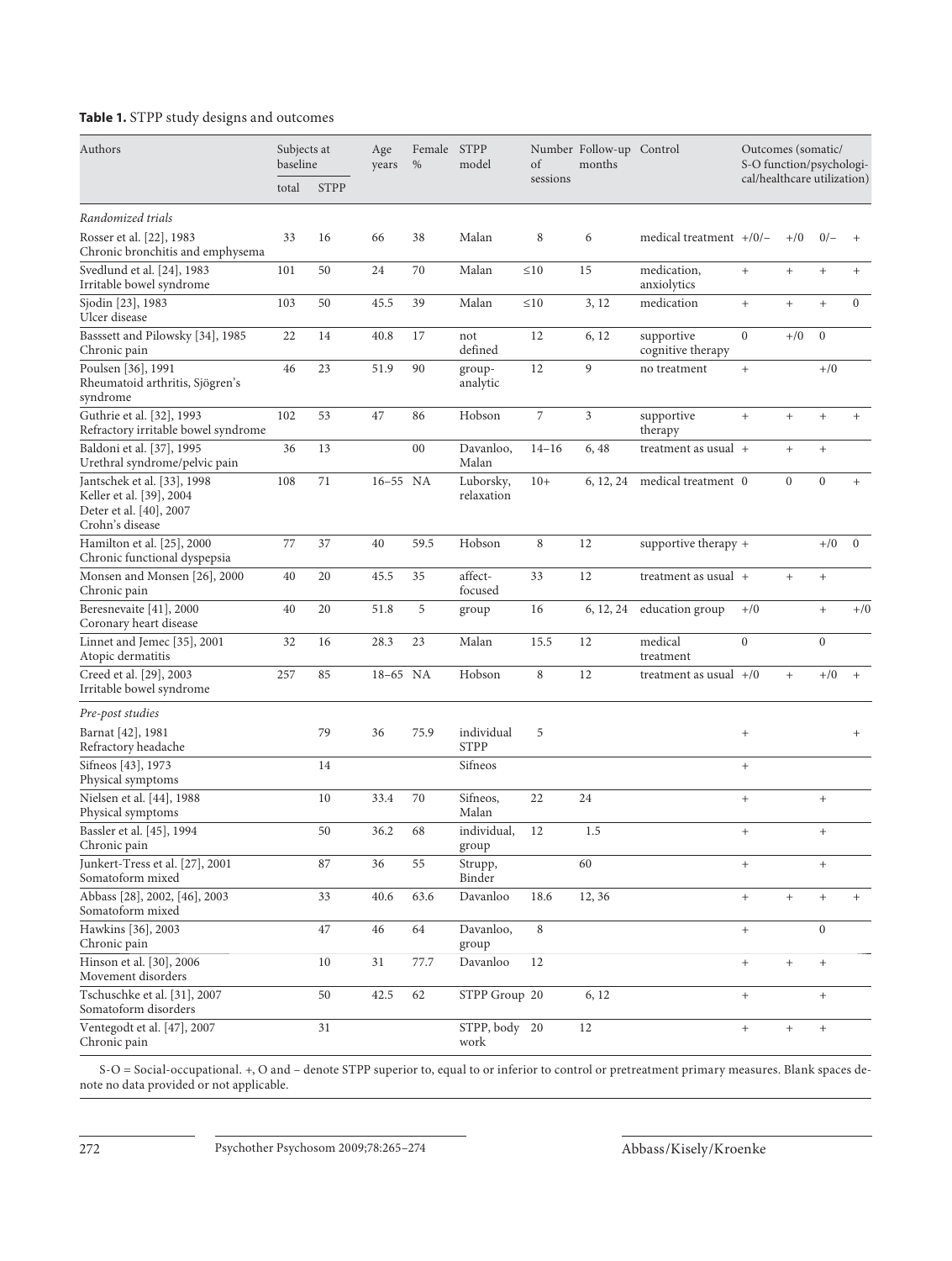in only some studies. Fourth, most of the treatments were neither manualized nor adherence rated to ensure treatment standardization. Fifth, only 4 and 5 of the studies in the meta-analysis had medium- and long-term followups, respectively. Finally, the heterogeneity in most metaanalyses, the loss of significance in some cases using random-effect modeling and the inclusion of only 14 studies suggest that the meta-analysis results need to be interpreted with caution.

 This heterogeneity may have arisen from both clinical or methodological diversity, or both, among the trials [47]. In this study clinical variation could be explained by the diversity of the psychotherapeutic interventions that were included in the review (e.g. group versus individual therapy formats), as well as of subjects in terms of diagnoses (e.g. Crohn's disease versus movement disorders) and socio-demographics (e.g. age and gender). Methodological diversity could be explained by differences between the studies in terms of design (e.g. randomized versus nonrandomized designs) or in the way the outcomes were defined and measured. We attempted to minimize heterogeneity in several ways. Firstly, we did not report combined ES for short-, medium- and long-term outcomes but reported the results for depression, anxiety and somatic symptoms separately. Secondly, we undertook sensitivity analyses restricted to randomized controlled trials, higher-quality studies and adherence-rated therapies. Thirdly, we also reported random-effect metaanalyses, which incorporate heterogeneity in their calculation.

 One strength of the reviewed research is the diversity of study centers and the inclusion of both RCTs as well as case series and naturalistic studies. The latter studies offer evidence that some patients with this range of conditions can benefit in real-world settings with improvements in psychological functioning, physical symptoms and healthcare utilization. The finding that a broad range of conditions may benefit from this treatment suggests STPP may provide a general health benefit.

 Greater retention rates with STPP and reduced healthcare utilization are important findings. Conditions such as movement disorders, chronic pain and headache are often treated with medications and physical procedures as first-line agents. Given the availability of brief psychotherapeutic interventions, STPP therapy might be one option clinicians could consider before embarking on more invasive or long-term alternatives.

 Within the limitations of methodological and other problems within this group of studies, STPP may provide benefits across a range of physical and somatic symptom disorders. Future research should include more rigorous methods and study specific conditions while using treatment manuals with adherence ratings. Combinations of RCT and naturalistic studies measuring healthcare utilization and mortality rates are also warranted. STPP can be considered as a solo treatment for some somatic conditions and an adjunct for other physical conditions that may improve treatment retention and outcome.

#### **Acknowlegments**

 This research was supported by the Dalhousie University Department of Psychiatry, Capital Health and the Nova Scotia Department of Health.

#### **References**

- $\blacktriangleright$  1 Kroenke K: Patients presenting with somatic complaints: epidemiology, psychiatric comorbidity and management. Int J Methods Psychiatr Res 2003;12:34–43.
- 2 Aaron LA, Buchwald D: A review of the evidence for overlap among unexplained clinical conditions. Ann Intern Med 2001;134: 868–881.
- 3 Henningsen P, Zimmermann T, Sattel H: Medically unexplained physical symptoms, anxiety, and depression: a meta-analytic review. Psychosom Med 2003;65:528–533.
- 4 Kroenke K, Rosmalen JG: Symptoms, syndromes, and the value of psychiatric diagnostics in patients who have functional somatic disorders. Med Clin North Am 2006; 90:603–626.
	- 5 Kroenke K: The interface between physical and psychological symptoms. Prim Care Companion J Clin Psychiatry 2003;5(suppl 7):11–18.
- 6 Sha MC, Callahan CM, Counsell SR, Westmoreland GR, Stump TE, Kroenke K: Physical symptoms as a predictor of health care use and mortality among older adults. Am J Med 2005;118:301–306.
- 7 Katon W, Lin EH, Kroenke K: The association of depression and anxiety with medical symptom burden in patients with chronic medical illness. Gen Hosp Psychiatry 2007; 29:147–155.
- 8 Kroenke K, Sharpe M, Sykes R: Revising the classification of somatoform disorders: key questions and preliminary recommendations. Psychosomatics 2007;48:277–285.
- 9 O'Malley PG, Jackson JL, Santoro J, Tomkins G, Balden E, Kroenke K: Antidepressant therapy for unexplained symptoms and symptom syndromes. J Fam Pract 1999;48: 980–990.

 Short-Term Psychodynamic Psychotherapy for Somatic Disorders